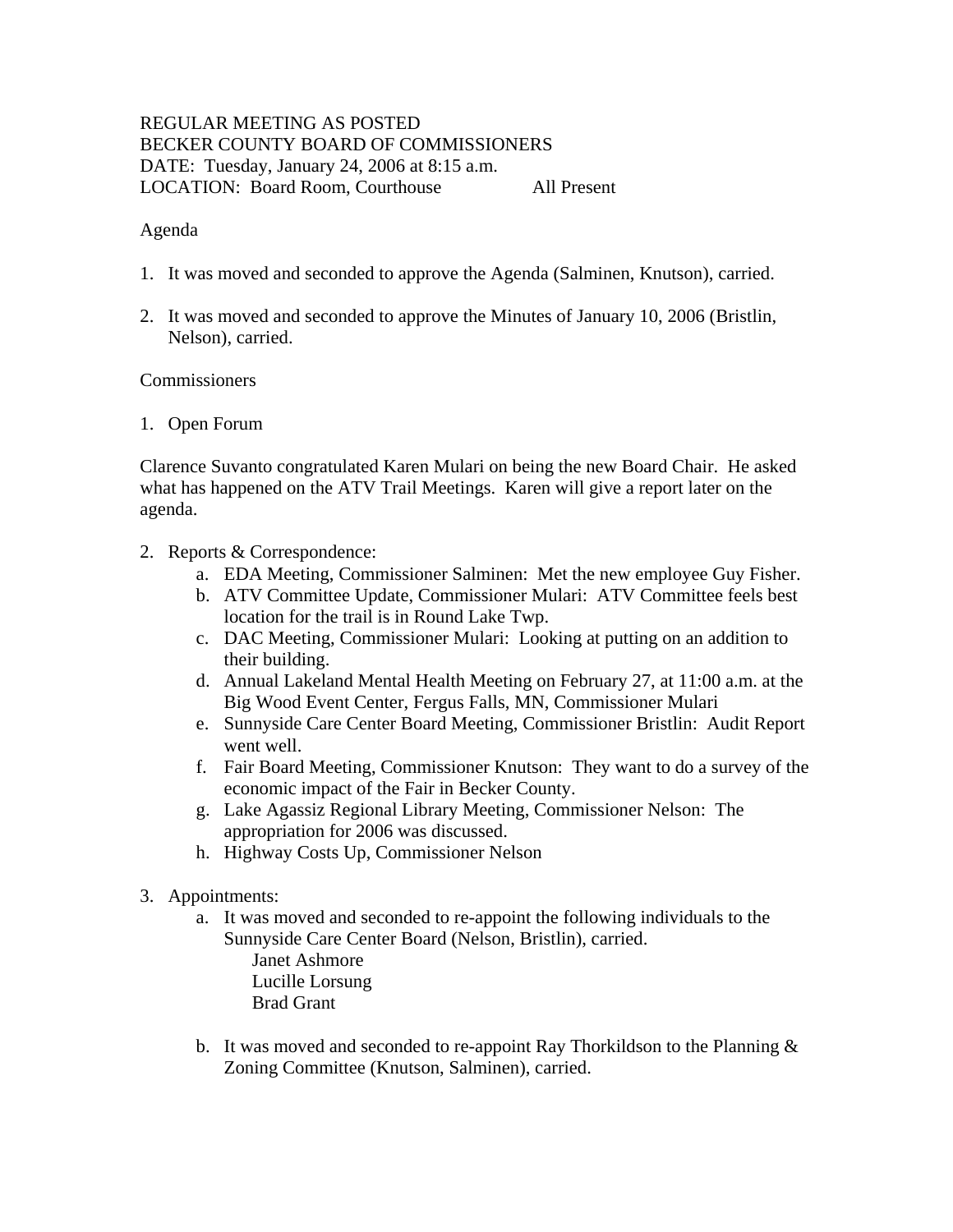- c. It was moved and seconded to re-appoint Don Skarie to the Planning & Zoning Committee (Bristlin, Nelson), carried.
- d. It was moved and seconded to re-appoint Jim Bruflodt to the Planning  $\&$ Zoning Committee and the Board of Adjustments (Salminen, Bristlin), carried.
- 4. It was moved to table approval of the Becker County Commissioners Committee List for 2006 until the next board meeting (Knutson). Commissioner Knutson withdrew the motion.
- 5. It was moved and seconded to approve the Becker County Commissioners Committee List for 2006, with the option that the County Commissioners could switch assignments and bring this back to the next board meeting if there are any changes (Salminen, Knutson), carried.

### Assessor

- 1. It was moved and seconded to approve the addition of the Legal Code of Ethics for Licensed Minnesota Assessors to the Agenda (Salminen, Bristlin), carried.
- 2. It was moved and seconded to adopt the Code of Conduct and Ethics for Licensed Minnesota Assessors for Becker County (Salminen, Nelson), carried.
- 3. It was moved and seconded to approve the following Abatements (Salminen, Bristlin), carried.

| M20.8131.000  | Maple Grove | -14   | Personal Prop Assmt |
|---------------|-------------|-------|---------------------|
| R 52.0108.000 | Ogema       | 1,654 | Disaster/Fire       |

### Auditor

1. It was moved and seconded to approve a Gambling Permit to the Height of Land Sportsmen's Club for operations at the Height of Land Sportsman's Club in Height of Land Twp. (Salminen, Knutson), carried.

Finance

- 1. It was moved and seconded to approve the Claims (Salminen, Bristlin), carried.
- 2. Highway Capital Requests: Computer purchases were deferred until the second quarter bulk computer purchase; recommended to approve the camera system for the striper truck.
- 3. Central Services Personnel Request was recommended to continue the process.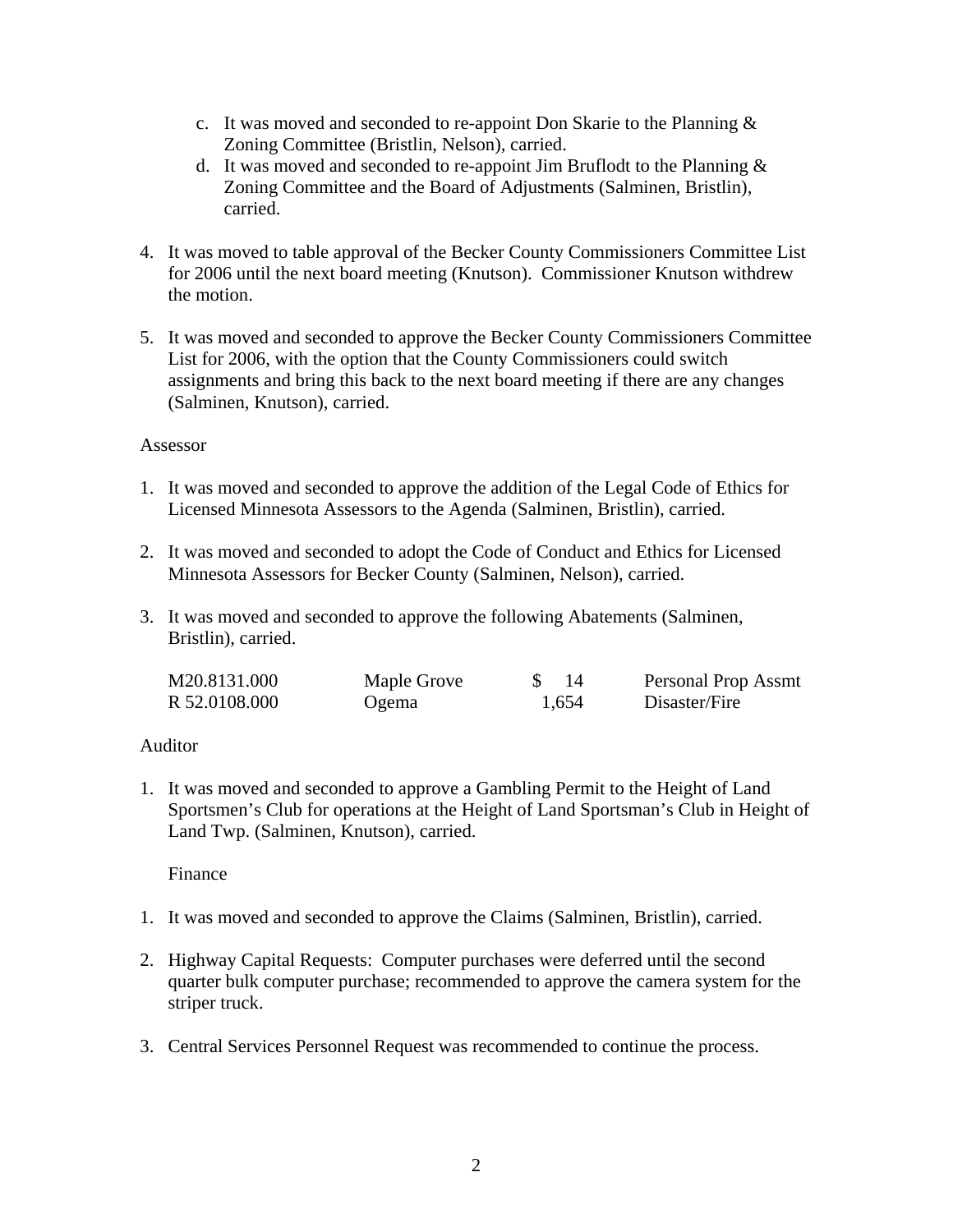- 4. Transit/Human Services request to purchase a Transit Bus was recommended to approve.
- 5. Environmental Services request to purchase Express Lane Dump Boxes. It was moved and seconded to approve this request to purchase six "express lane boxes" from Attachment International for \$2,250 each for a total of \$13,500 (Bristlin, Knutson), carried.
- 6. Environmental Services request to purchase a D7 Caterpillar unit was recommended. It was moved and seconded to approve the purchase of a "solid waste" equipped D7 CAT or equivalent. Dan Holm is authorized to purchase up to the amount of \$100,000; and if goes over this amount, to refer back to his committee and the Finance Committee (Bristlin, Knutson), carried.
- 7. Keith is going to analysis the MCIT Insurance coverage process and make a recommendation as to how to ensure all capital assets are covered.
- 8. It was moved and seconded to authorize the Finance Committee review, select and contract with an auditing firm to conduct the 2005-2008 Becker County Audit and authorize the Board Chair and County Auditor to sign the agreement (Bristlin, Knutson), carried.

### NRM

- 1. It was moved and seconded to approve the bid for the Winter Shearing Project from Dennis & Girtz at \$144 per acre (Salminen, Bristlin), carried.
- 2. It was moved and seconded to pass Resolution No. 01-06-2A, Public Oral Auction Dates for the Sale of Timber Stumpage from Tax-Forfeited Lands: Friday, February 24; Friday, July 21; and Friday, October 20 (Salminen, Knutson), carried.
- 3. It was moved and seconded to pass Resolution No. 01-06-2B, approving the Amendment No.001 for CFMS Grant No's A80148 and A80150 to Snowmobile Grants for Winter Wonderland and Wolf Pack Snowmobile Trails to increase the amount of the grants by 20% (Knutson, Bristlin), carried.

# Human Resources

- 1. It was moved and seconded to pass Resolution 01-06-2H to approve a Temporary Emergency Personnel Request to hire Blane O'Callaghan as the emergency full-time Maintenance Supervisor due to a leave of absence (Bristlin, Salminen), carried.
- 2. It was moved and seconded to ratify the Human Services Supervisors Contract (Salminen, Nelson), carried.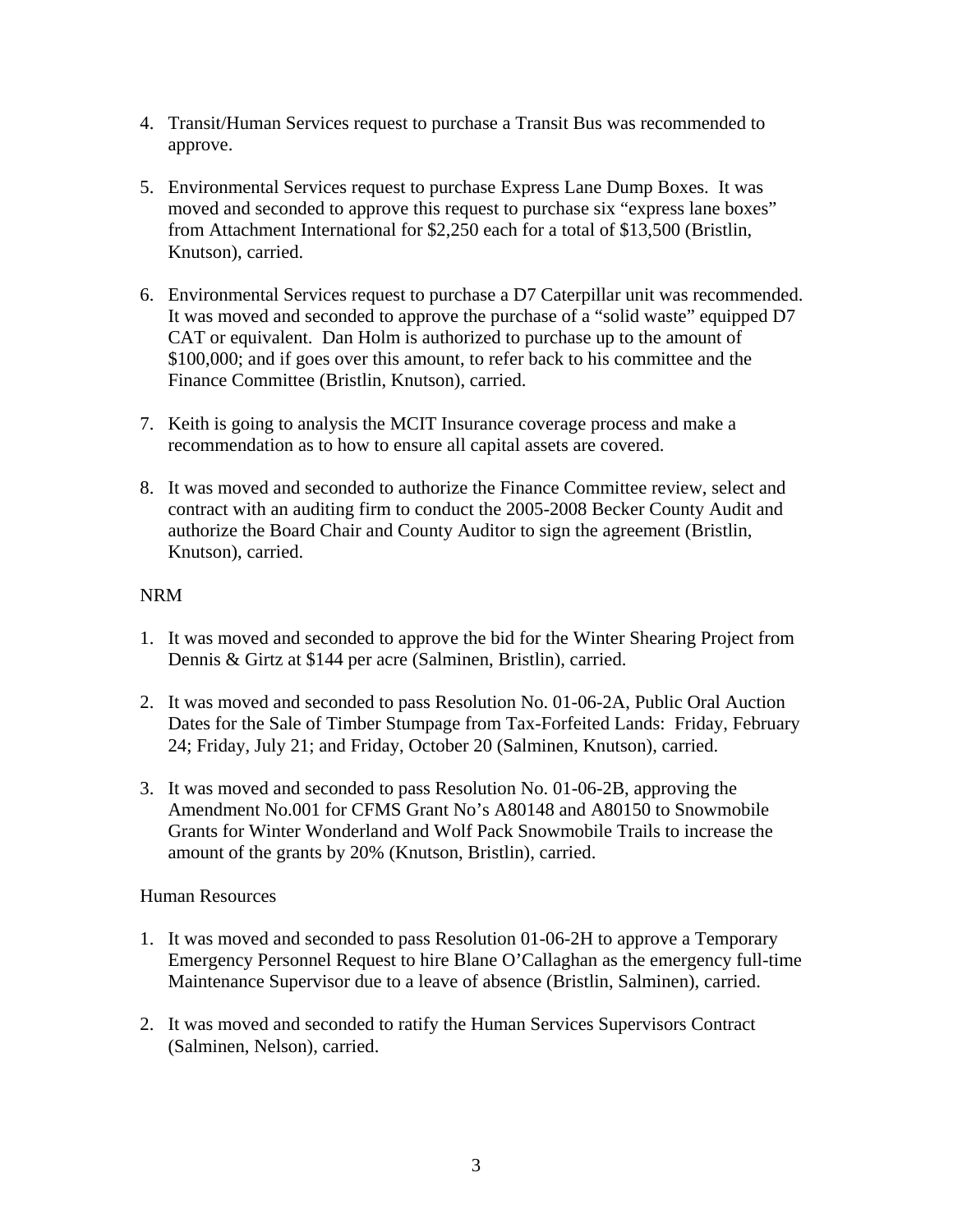## Human Services

- 1. At their Annual Meeting, our Shared Care Dakota Medical Foundation: Becker County, Dakota and Merit Care Clinics, St. Mary's Hospital and Lakeland Mental Health received the Star Award. A four minute program was presented to the County Board to explain the project and the Board Chair congratulated the group.
- 2. It was moved and seconded to accept the Public Assistance Applications (Salminen, Nelson), carried.
- 3. It was moved and seconded to approve the Human Services Claims (Salminen, Bristlin), carried.
- 4. It was moved and seconded to approve the Community Health Claims (Salminen, Nelson), carried.
- 5. It was moved and seconded to pass Resolution No. 01-06-2J, authorizing the purchase of a new transit bus from Grande American Bus Sales in the approximate amount of \$53,000 (Salminen Bristlin), carried.
- 6. It was moved and seconded to approve the Transit Claims (Salminen, Knutson), carried.
- 7. A Transit Building Update was given by Matt Casey.

US Fish & Wildlife Service

It was moved and seconded to approve an easement for waterfowl management rights from Joseph E. Erickson, a single person, of Pelican Rapids, Minnesota. Land is located in Cormorant Twp. (Bristlin, Salminen), carried.

# Highway

- 1. It was moved and seconded to pass Resolution No. 01-06-2D, authorizing the County Engineer to purchase a camera system for the striper truck in the amount of \$2,500 (Bristlin, Knutson), carried.
- 2. It was moved and seconded to pass Resolution No. 01-06-2E, to identify the responsibilities of the US Fish & Wildlife Service and the County for the establishment and management of a County mitigation land bank located adjacent to the Helliksen Prairie WPA. This agreement is established for the administration of the mitigation bank, to meet the County's responsibilities under 50 CFR 26.41 c, dealing with minor expansions to existing rights of way (Salminen, Bristlin), carried.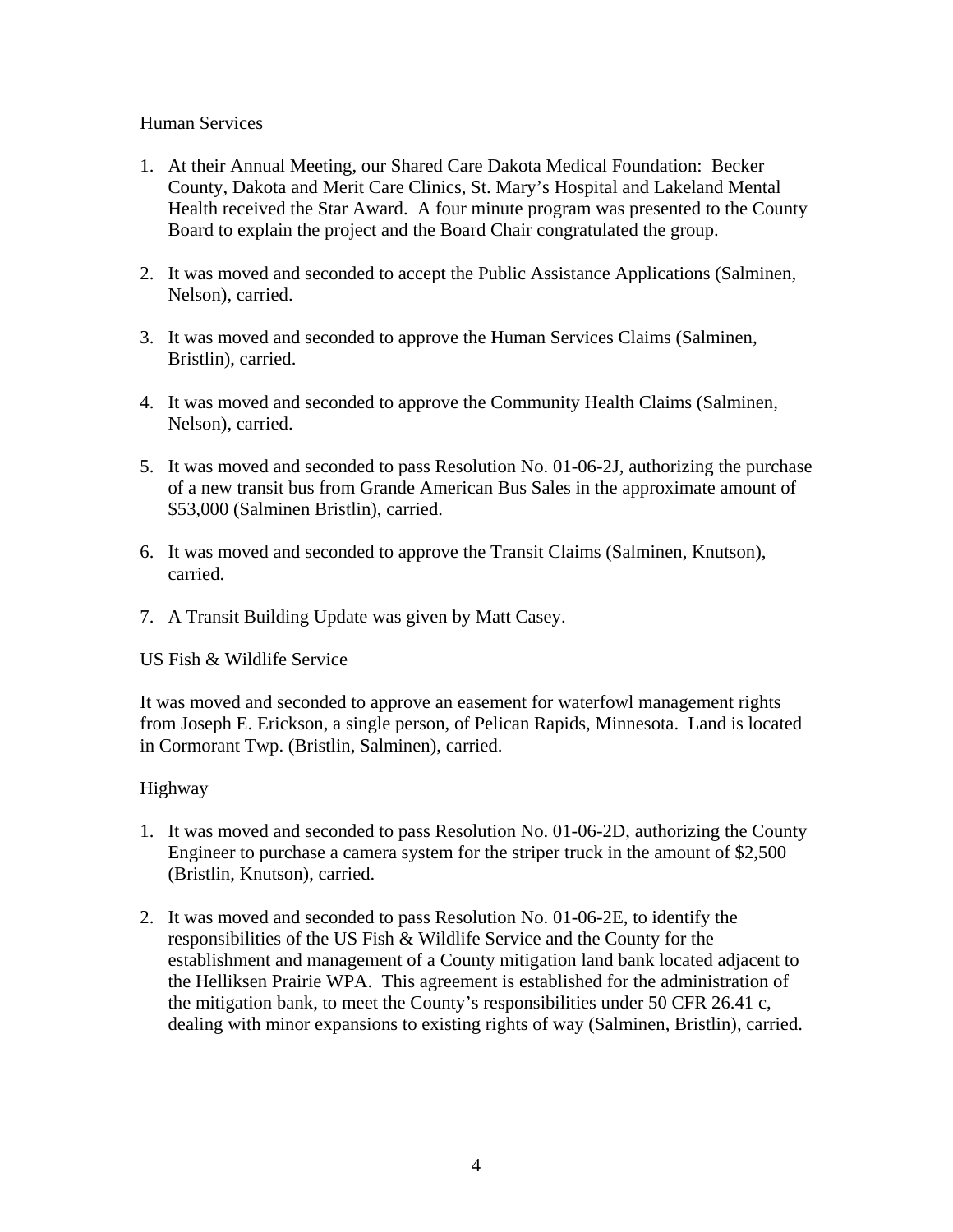- 3. It was moved and seconded to pass Resolution No. 01-06-2F, authorizing the County Engineer to enter into a joint powers agreement with the Soil & Water Conservation Service to apply for a \$5,000 grant for beaver control (Salminen, Nelson), carried.
- 4. Brad Wentz, County Engineer, gave an update on County Road 143 & 124.
- 5. It was moved and seconded to pass Resolution No. 01-06-2G, resolving that Becker County does agree to the terms and conditions of the grant consistent with MN Stat., Sec. 174.52, Subdivision 5, and will pay additional amount by which the cost exceeds the estimate and will return to the Minnesota State Transportation Fund any amount appropriated for the road project, but not required (Knutson, Bristlin), carried.

### Environmental Services

1. It was moved and seconded to approve the following 2006 Solid Waste Hauling Licenses:

| Jon and Sons Disposal   | <b>Aune Sanitation</b>    |
|-------------------------|---------------------------|
| Minnkota Recycling      | <b>Ballard Sanitation</b> |
| Hough Inc.              | Metro Disposal            |
| <b>Waste Management</b> |                           |

And to include White Earth Sanitation and Fuchs Sanitation in the approval when the proper documentation is received (Bristlin, Knutson), carried.

### Planning & Zoning

Patty Johnson, Administrator, Planning & Zoning, gave an activity report for 2005, including Zoning & Site Permit Application's Year-End Report; EAW/EIS Committee Report, Zoning & Subdivision Ordinance Advisory Committee Report and Legal Case Report.

The meeting was recessed until 1:30 p.m., to be re-convened at the Human Services Conference Room.

Goal Review and Revision Session

- 1. Commissioner Bristlin was absent from this session. It was attended by Commissioners: Mulari, Nelson, Salminen and Knutson, and County Department Heads.
- 2. Discussion was held concerning Goal review and revision for Becker County. There were no motions offered and no votes taken.
- 3. There was a strong consensus the Goals for 2006 were on track.